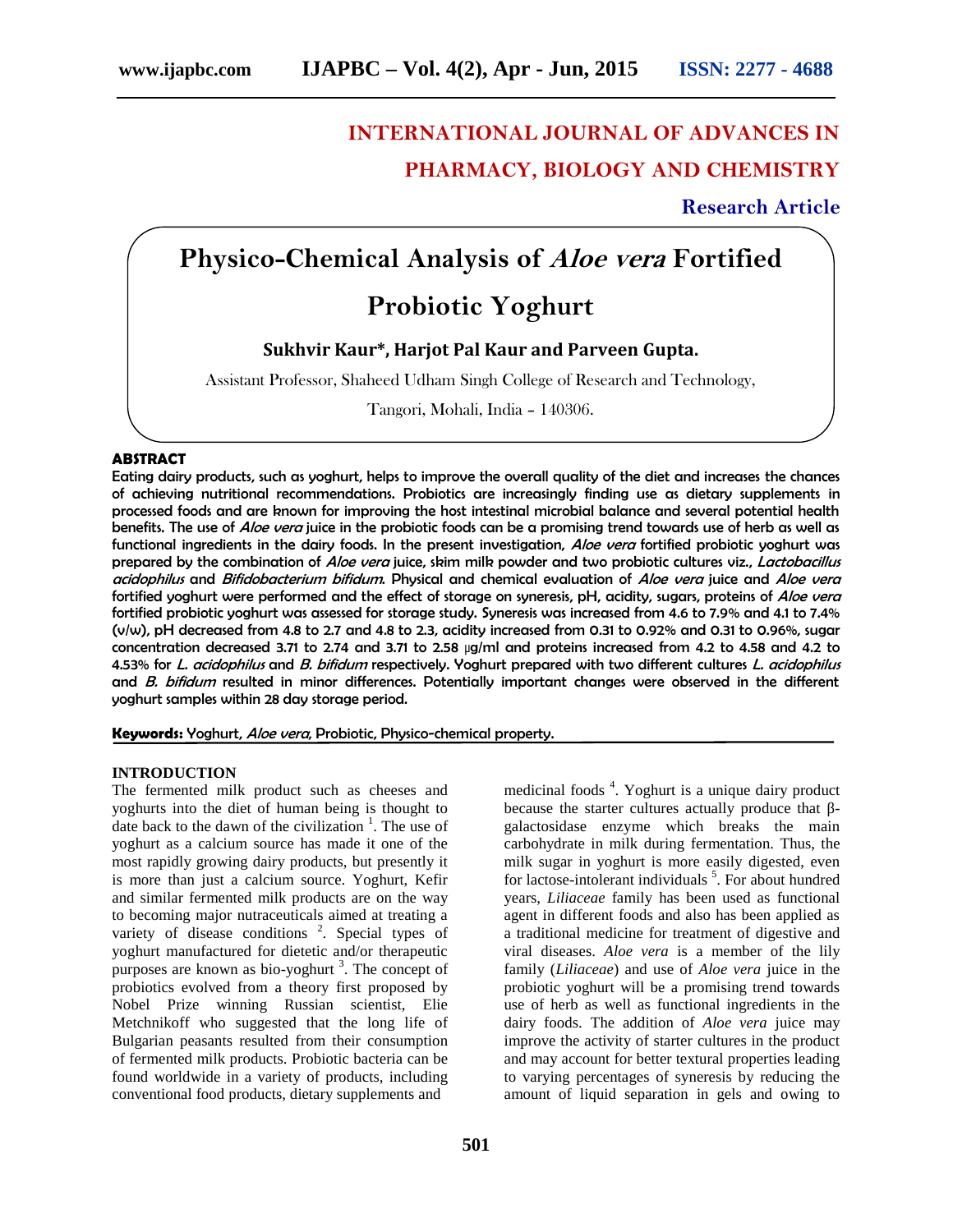further coagulation of the low-fat set probiotic yoghurt samples. Probiotics are gaining enormous attention because of their established health effects such as anti-diarrheal, anti-pathogenic, anti-diabetic, anti-cholesterol and anti-cancer activities etc. <sup>6-8</sup>. Yoghurts are also extremely healthy having high content of antioxidants, vitamins, minerals, dietary fibers and many other beneficial nutrients; hence could serve as a good medium for cultivating probiotics 9-10. Therefore, in present investigation, an attempt was made to prepare low-fat set *Aloe vera* fortified yoghurt by using two different probiotics viz., *Lactobacillus acidophilus* and *Bifidobacterium bifidum* and analyze the survival of sample by physico-chemical analysis.

# **MATERIALS AND METHODS**

#### **Starter Cultures**

The yoghurt culture used for preparation of *Aloe vera* fortified yoghurt, containing *Streptococcus salivarius* subsp. *thermophilus* and *Lactobacillus delbrueckii* subsp. *bulgaricus* (obtained from market available product yakult) and two probiotic cultures viz*., Lactobacillus acidophilu*s (MTCC No. 10307) was obtained from IMTECH, Chandigarh and *Bifidobacterium bifidum* (NCDC No. 0235) was obtained from NDRI Karnal.

#### **Media for Culture Activation**

*S. thermophilus* and *L. acidophilus* were activated in litmus milk. The *L. bulgaricus* was activated using 10 % (w/v) skim milk and *B. bifidum* were activated in MRS containing 0.05 % (w/v) cysteine and pyruvate.

#### *Aloe vera*

The fresh *Aloe vera* was obtained from nursery of Patiala, Punjab, India.

#### **Activation and Maintenance of Cultures**

The cultures *L. acidophilus* and *B. bifidum*, obtained in the form of vacuum sealed ampoules were break opened in aseptic conditions and added 4-5 drops of sterilized skim milk or MRS broth with the help of sterilized pipette. The contents were mixed gently and then transferred to test tubes containing 10-20 ml sterilized skim milk or MRS broth. The test tubes were incubated at  $37 \pm 1$ °C. Further sub-culturing was carried out by transferring them into sterilized skim milk or MRS broth at  $1\%$  (v/v). These fully activated cultures were stored in the refrigerator. The cultures were maintained by sub culturing, aseptically at fortnight intervals and stored in refrigerator, until further use. A 24-hour-old bulk culture was used for the preparation of low-fat set *Aloe vera* fortified probiotic yoghurt.

#### **Preparation of** *Aloe vera* **Juice**

Freshly harvested, matured *Aloe vera* leaves were cut from the bottom of the plant with a sharp knife, and washed thoroughly. Then, using a sharp knife, the rough edges were removed. The slimy mucilage and transparent gel was scooped out with a spoon from the *Aloe vera* leaf. It was made sure that the yellow sap exuded from the green part of the leaf was discarded properly. This is called aloin that causes irritation reactions. *Aloe vera* gel was then, macerated in a grinder, was subsequently filtered to separate the fiber and get the juice used for production. It was preserved in the refrigerator for further use.

# **Preparation of Low-fat Set** *Aloe vera* **Fortified Yoghurt**

The reconstituted skim milk for low-fat *Aloe vera* fortified set yoghurt was prepared by using 16.57gm skim milk powder in *Aloe vera* juice and water blend, 25 and 75ml, respectively. The prepared reconstituted skim milk was heated and pasteurized properly at 82- 85°C for 12-15 min. The reconstituted skim milk was cooled to 45°C. The inoculation was done with starter cultures and two different probiotics *L. acidophilus* and *B. bifidum* separately and kept for incubation at 37°C for 8 hrs. After incubation the samples were kept under refrigerated condition at 4°C. Physical and chemical evaluation of *Aloe vera* juice and *Aloe vera* fortified yoghurt were performed  $11$ . .

# **Analysis of Physico-Chemical Characteristics Physical Properties of** *Aloe vera* **Leaf Fillet and Juice Yield**

Various leaf parameters were recorded for *Aloe vera*. Harvested leaves were manually filleted in the laboratory. Whole leaves were washed and scrubbed to remove mud and bitter exudates on the rind surface, after washing process, leaves were weighed. The sides, base and tip of the leaves were then removed, and the inner leaf portion cut longitudinally into strips. The gel parenchyma was then cut away from the rind with a sharp knife. Gel fillet weights were recorded for each leaf. Gel fillets were then liquidized by mixer and filtered through Whatman filter paper applying vacuum until all liquid was removed. Juice recovered was weighed.

#### **Percent Gel Fillet Yield and Percent Juice Yield**

Percent gel fillet and juice yield were measured by following formula  $^{12}$ .

\n- % Gel fillet yield = 
$$
\frac{\text{Weight of gel fillet}}{\text{Weight of leaf}} \times 100
$$
\n- % Juice yield =  $\frac{\text{Weight of juice}}{\text{Weight of juice}} \times 100$
\n

% Juice yield =  $\frac{\text{weight of juice}}{\text{length of water}} \times 100$ Weight of gel fillet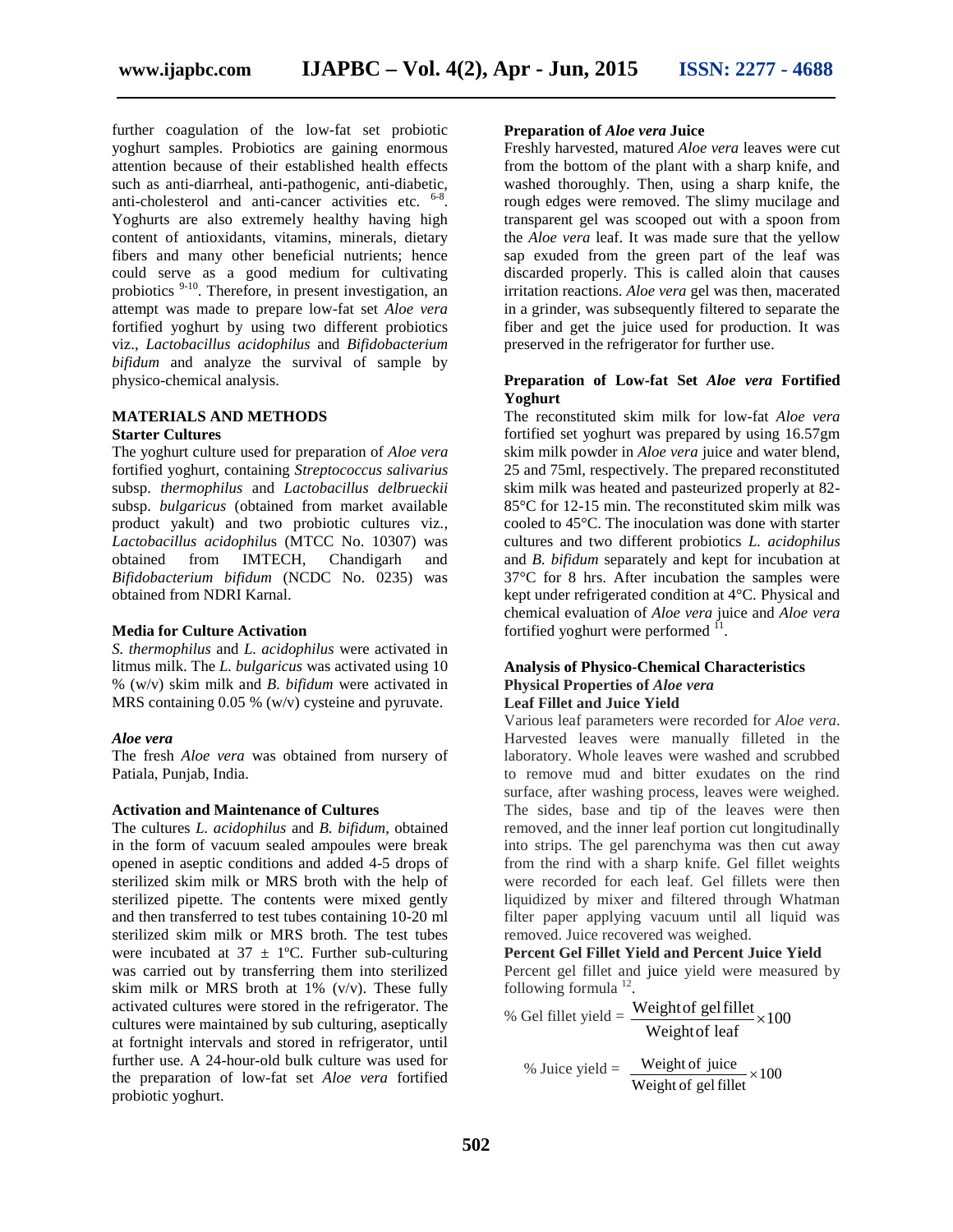# **Chemical Composition of** *Aloe vera* **Fortified Yoghurt**

# **Moisture Content**

The estimation of moisture content was carried out  $13$ . The samples were weighed in a clean, dry petri plates and placed in a hot air oven at  $100^{\circ}$ C for 2 hrs. It was then removed from the oven and cooled in a desiccator and weighed. The Petri plates were then again kept in the oven and repeated the steps of heating, cooling and weighing after an interval of 30 min until the difference between the successive weights was less than 0.1 gm.

**Calculation:** The % total solids were calculated by using the formula:

% Total solids =  $\frac{\text{Dried sample weight}}{\text{100}} \times 100$  Lowry method  $\frac{17}{100}$ . Fresh sample weight

Moisture content of the *Aloe vera* juice was calculated as:

% Moisture content = 100 - % Total solids

# **Total Soluble Solids**

The estimation of total soluble solids was done  $13$ . The total soluble solids (TSS) of *Aloe vera* juice were measured by using hand refractometer. The refractometer reading was determined by placing a drop of gel on the prism and reading the corresponding percentage from direct reading. TSS was expressed as <sup>o</sup>brix at room temperature i.e. 24<sup>o</sup>C.

#### **Total Ash**

The estimation of total ash was carried out by AOAC method  $^{14}$ . A sample was weighed (5 gm) into ashing dish which was ignited, cooled in desiccator, and weighed soon after reaching room temperature. Ignited in furnace at 550°C until light gray ash results and constant weight is obtained. Percent ash content was calculated by knowing the difference between the initial and final weight.

# **Determination of Syneresis**

Susceptibility of yoghurt to syneresis was determined by centrifuging 20gm of sample at 500 rpm for 5 min and weighing the supernatant  $15$ . Measuring the amount of supernatent recovered (%v/w). Percent syneresis calculated as:

% syneresis =  $\frac{\text{Vol.01 supplement}}{\text{Weight of sample}} \times 100$  Aloe vera juice  $\degree$ . Ac Vol.of supernatent  $\times 100$  Aloe vera juice <sup>18</sup>. Act

# **pH**

The pH electrode was dipped in the yoghurt sample and pH of the sample was noted from the display. **Acidity**

10ml of sample was taken with pipette in a 100ml beaker and added 4-5 drops of phenolphthalein indicator. Then titrated it against 0.1% NaOH till a persistent pink colour was obtained.

# **Calculation**

$$
Titrate\ acidity\% =
$$

9 Volumeof sample taken Volume of NaOH used  $\times$  Normality  $\rightarrow$  9

# **DNS Method to Test Reducing Sugars**

Estimation of reducing sugars was done by dinitrosalicylic acid (DNS) method which is used to detect the presence of free carbonyl group  $(C=O)$  <sup>16</sup>.

# **Protein Estimation**

Estimation of protein was done by following Folin- Lowry method  $17$ .

# **RESULTS AND DISCUSSION**

The purpose of determination of the physical and chemical properties of *Aloe vera* leaves were to get idea about the nutritional quality of ingredients and its suitability to prepare good quality of final product. Gel fillet weight in the present study was found to be 232.6-374.4 gm per leaf (Table 1). Using the hand filleting technique, the average yield of gel fillet per leaf was approximately 44.06 % (w/w). The results are in accordance with the reported literature where average gel fillet yield was found to be more than 42 %  $(w/w)^{18}$ . Juice weight ranges between 162.2-268.6 gm per leaf. When considering gel liquid yields, the overall recovery of juice from gel fillet (w/w) was up to 69.55 % (w/w). This was mainly influenced by the water content of the gel.

# **Physico-Chemical Analysis of** *Aloe vera* **Juice**

Various physico-chemical attributes of *Aloe vera* juice obtained from the leaf are shown in Table 2. Moisture content was found to be 96.4%. Total Solids (TS) of *Aloe vera* juice (by oven drying) and total soluble solid (refractometer) was found to be 1.80 % (w/w) and 1.8°brix respectively. In earlier studies the tatal solids in aloe gel was found to be 1.5% (w/w)  $^{19}$ . The ash content was relatively high in the gel fraction where it accounted for up to 21.4 % (w/w) of the dry matter. *Aloe vera* pH was found to be 4.3 and previous studies also find the same pH of Aloe vera juice <sup>18</sup>. Acidity was found to be 0.28%, sugar and protein content to be 4.12µg/ml and 5.38µg/ml respectively.

# **Physico-Chemical Analysis of** *Aloe vera* **Fortified Yoghurt**

The moisture content of the *Aloe vera* yoghurt was 81.28% which was calculated on wet basis. Total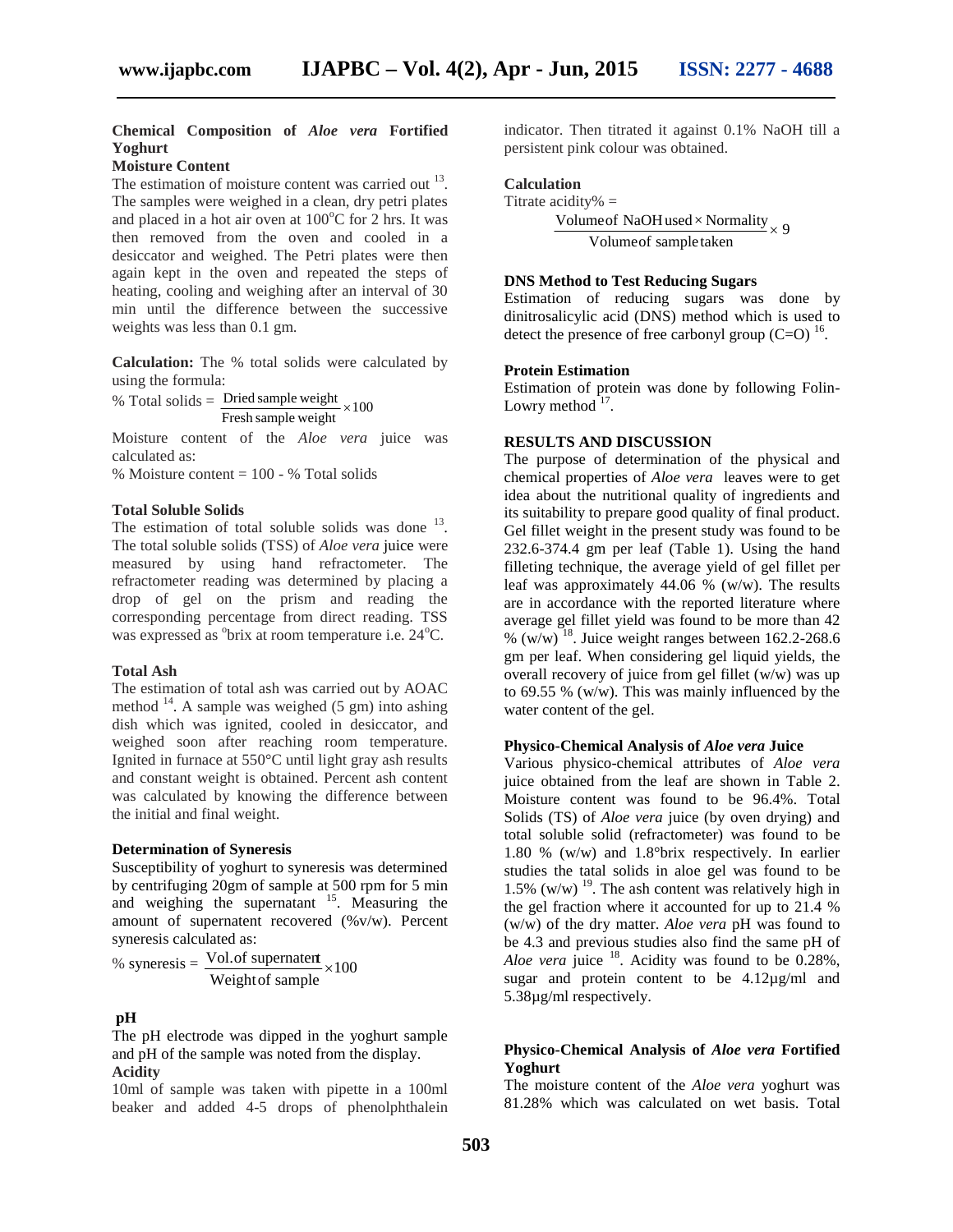solids by oven drying were 13.5% and total soluble solids (Refractometer) were 13˚ Brix. Ash content was 11.6%, pH and acidity of the yoghurt was 4.8 and 0.34% respectively. The sugar and protein content of the *Aloe vera* yoghurt was found to be 3.52µg/ml 4.68 µg/ml respectively (Table 3).

# **Effect of Storage on Syneresis**

When yoghurt was inoculated with cultures, an increase in the syneresis was observed in all the cultures with storage time. Synersis was observed at regular intervals of 7 days upto 28 days. The initial syneresis of fresh yoghurt was found to be 4.6% and 4.1% (v/w) for *L. acidophilus* and *B. bifidum* and after storage period of 28 days values reached upto 7.9% and 7.4% (v/w) for *L. acidophilus* and *B. bifidum* respectively. Rapid increase in synersis was observed after 14 days (Fig. 1). During the period of storage the value of syneresis increased as time period increases. *L. acidophilus* yoghurt showed more synersis than *B. bifidum* yoghurt. Previous studies also reported that syneresis increases with the passage of time  $11$  due to increase of acidity and decreases of  $pH^{20}$ .

#### **Effect of Storage on pH**

During storage, the pH in fresh samples was decreased for *L. acidophilus* yoghurt and *B. bifidum* yoghurt from 4.8 to 2.7 and 4.8 to 2.3 respectively (Fig. 2). Thus there was decrease in pH constantly throughout the storage period. There is continuously decrease in pH throughout storage period $11$  and decrease may be due to microorganism activity, post acidification during storage or residual enzymes produced by starters during fermentation<sup>21-23</sup>.

#### **Effect of Storage on Acidity**

The decrease in pH was concurrent with the increase in acidity of yoghurt samples of *L. acidophilus* and *B. bifidum*. Acidity was checked at initial day and it was 0.31% for both the yoghurt and continuously increased upto  $28<sup>th</sup>$  day and reported to be 0.92% and 0.96% for *L. acidophilus* and *B. bifidum* yoghurt respectively (Fig. 3). The faster increase in acidity is expressed due to its lower buffering capacity and high content of non protein nitrogen and vitamins which are needed for fast growing micro-organisms 24-25 .

#### **Effect of Storage on Sugar Concentration**

The initial concentration of sugar in yoghurt sample inoculated with *L. acidophilus* and *B. bifidum* was 3.71µg/ml which increased continuously from 7 days upto 14 days i.e. 3.96 and 3.88 for *L.acidophilus* and *B.bifidum*. After this period conc. of sugar decreased from 21 to 28 days. On the  $28<sup>th</sup>$  day conc. of sugar was found to be 2.74 µg/ml and 2.68 µg/ml for *L. acidophilus* and *B. bifidum* respectively (Fig. 4).

# **Effect of Storage on Protein Content**

The protein content was also checked on regular intervals of 7 days upto 28 days. Initial protein content was 4.20 and 4.16µg/ml for *L. acidophilus* and *B. bifidum* as the storage period starts for both the yoghurt samples which showed decrease in values upto 4.1 µg/ml and 4.13 µg/ml after 7 days for *L. acidophilus* and *B. bifidum* yoghurt. After that it increases continuously during the whole storage period and reached upto 4.58 µg/ml and 4.53 µg/ml for *L.acidophilus and B. bifidum* respectively (Fig. 5). The increase in protein content in yoghurt depends on the proteolytic activity of lactic acid bacteria, which hydrolyses proteins into peptides and amino acids <sup>26</sup>.

#### **CONCLUSION**

Use of *Aloe vera* juice in the probiotic foods can be a promising trend towards use of herb as functional ingredients in the dairy food. *Aloe vear* fortified yoghurt was prepared by using two different probiotics *L. acidophilus* and *B. bifidum* and to study the physico-chemical characteristics of *Aloe vera* fortified probiotic yoghurt. Since in present study, all the cultures were found to be able to survive in the yoghurt with high acidity and low pH therefore, it could be advocated that yoghurt could be exploited as carrier/medium for the fermentation and delivery of probiotics, and these probiotic fortified yoghurt products could be used as a functional healthy beverage for the better health and nutrition of people.

| <b>Physical Analysis of Aloe vera Leaf</b> |                            |                                  |                                    |                             |                              |  |  |
|--------------------------------------------|----------------------------|----------------------------------|------------------------------------|-----------------------------|------------------------------|--|--|
| Leaf No.                                   | <b>Leaf Weight</b><br>(gm) | <b>Gel Fillet</b><br>Weight (gm) | <b>Gel Fillet</b><br>Yield $(\% )$ | <b>Juice Weight</b><br>(gm) | <b>Juice Yield</b><br>$(\%)$ |  |  |
|                                            | 669.1                      | 374.4                            | 55.32                              | 268.6                       | 70.8                         |  |  |
| $\overline{2}$                             | 626.8                      | 232.6                            | 35.18                              | 162.2                       | 68.20                        |  |  |
| 3.                                         | 629.3                      | 252.5                            | 41.68                              | 174.9                       | 69.64                        |  |  |

**Table 1**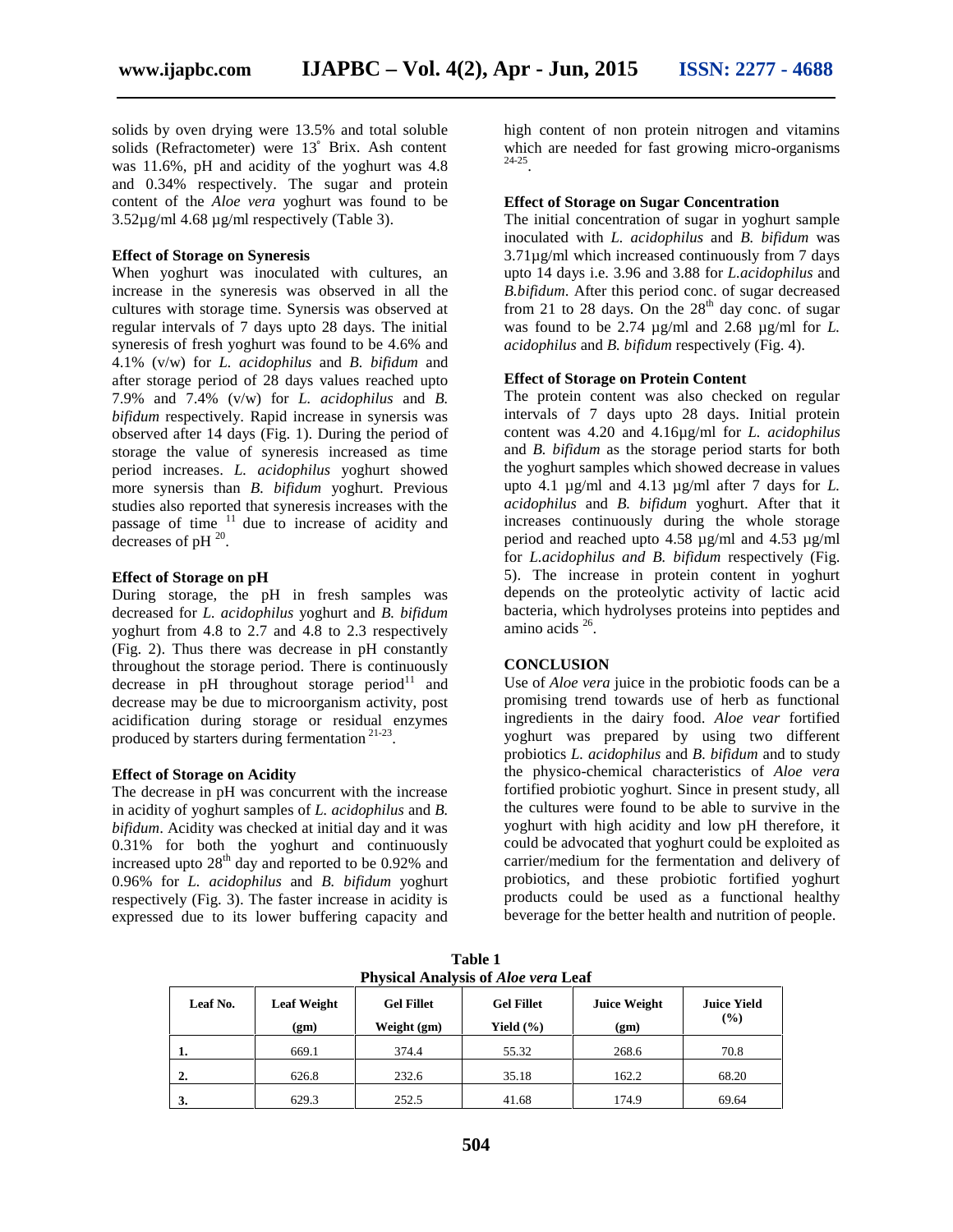| <b>Physico-Chemical Properties of Aloe vera Juice</b> |                                      |                  |  |  |  |
|-------------------------------------------------------|--------------------------------------|------------------|--|--|--|
| S. No.                                                | <b>Parameters</b>                    | <b>Ouantity</b>  |  |  |  |
| 1.                                                    | Moisture content                     | 96.4 %           |  |  |  |
| 2.                                                    | Total solids (oven drying)           | 1.80 %           |  |  |  |
| 3.                                                    | Total soluble solids (Refractometer) | $1.8^\circ$ Brix |  |  |  |
| 4.                                                    | Total ash                            | 21.4%            |  |  |  |
| 5.                                                    | pH                                   | 4.3              |  |  |  |
| 6.                                                    | Acidity                              | 0.28%            |  |  |  |
| 7.                                                    | Sugars                               | $4.12\mu$ g/ml   |  |  |  |
| 8.                                                    | Protein Content(%, $w/w$ )           | $5.38 \mu$ g/ml  |  |  |  |

**Table 2**

| Physico-Chemical Analysis of <i>Aloe vera</i> Yoghurt |                                      |                   |  |  |  |  |
|-------------------------------------------------------|--------------------------------------|-------------------|--|--|--|--|
| S. No.                                                | <b>Parameters</b>                    | Quantity          |  |  |  |  |
|                                                       |                                      |                   |  |  |  |  |
| 1                                                     | Moisture content (on wet basis)      | 81.28%            |  |  |  |  |
|                                                       |                                      |                   |  |  |  |  |
| $\mathbf{2}$                                          | Total solids (oven drying)           | 13.5 %            |  |  |  |  |
|                                                       |                                      |                   |  |  |  |  |
| 3                                                     | Total soluble solids (refractometer) | $13^{\circ}$ Brix |  |  |  |  |
|                                                       |                                      |                   |  |  |  |  |
| $\overline{\mathbf{4}}$                               | Total ash content                    | 11.6 %            |  |  |  |  |
|                                                       |                                      |                   |  |  |  |  |
| 5                                                     | pH                                   | 4.8               |  |  |  |  |
|                                                       |                                      |                   |  |  |  |  |
| 6                                                     | Acidity                              | 0.34%             |  |  |  |  |
|                                                       |                                      |                   |  |  |  |  |
| 7                                                     | Sugars                               | $3.52 \mu g/ml$   |  |  |  |  |
|                                                       |                                      |                   |  |  |  |  |
| 8                                                     | Protein content(%, $w/w$ )           | $4.68 \mu g/ml$   |  |  |  |  |
|                                                       |                                      |                   |  |  |  |  |

**Table 3**



**Fig 1 Effect of Storage on of** *Aloe vera* **Fortified Yoghurt**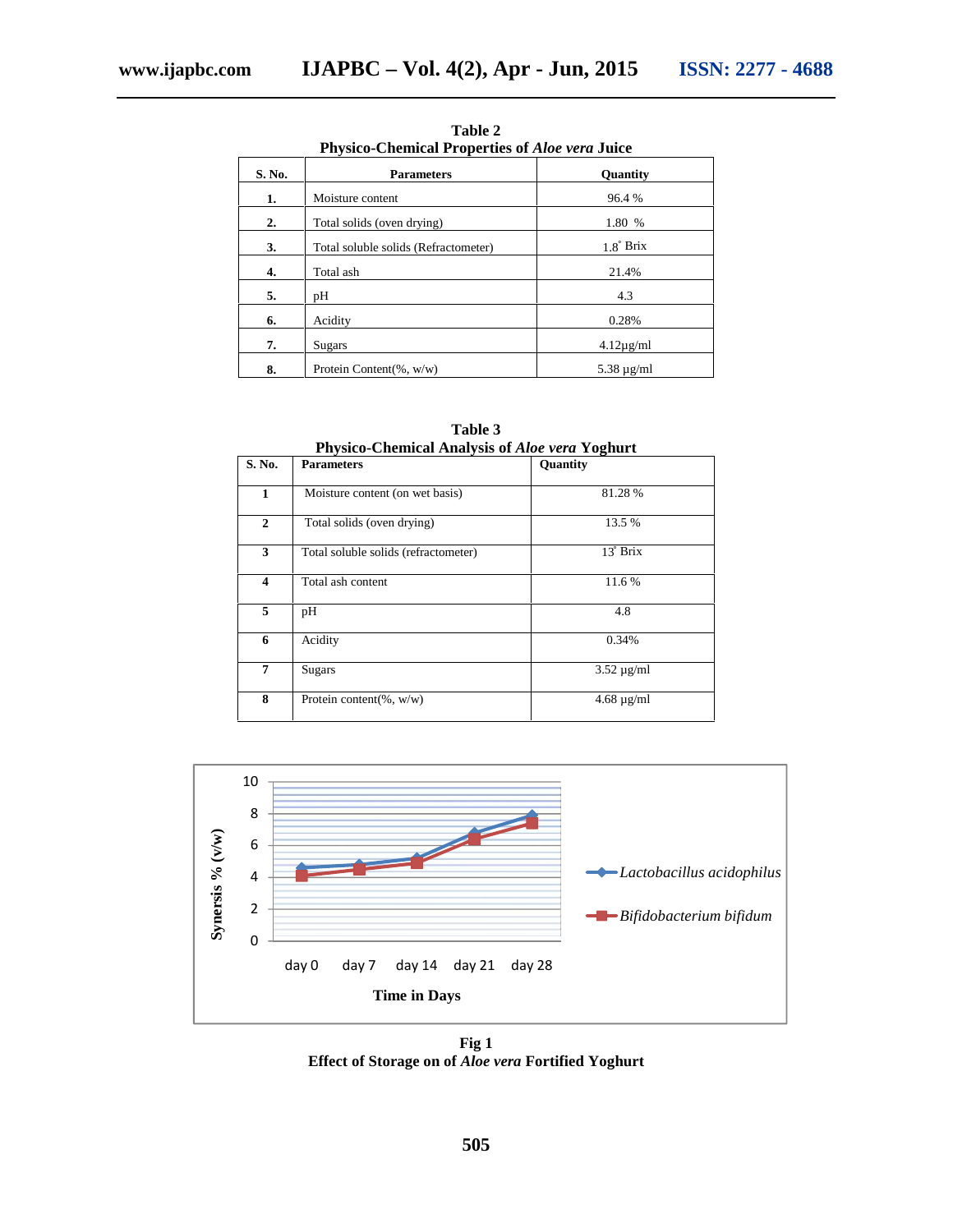

**Fig 2 Effect of Storage on pH of** *Aloe vera* **Fortified Yoghurt**



**Fig 3 Effect of Storage on Acidity of** *Aloe vera* **Fortified Yoghurt**



**Fig 4 Effect of Storage on Sugar Conc. of** *Aloe vera* **Fortified Yoghurt**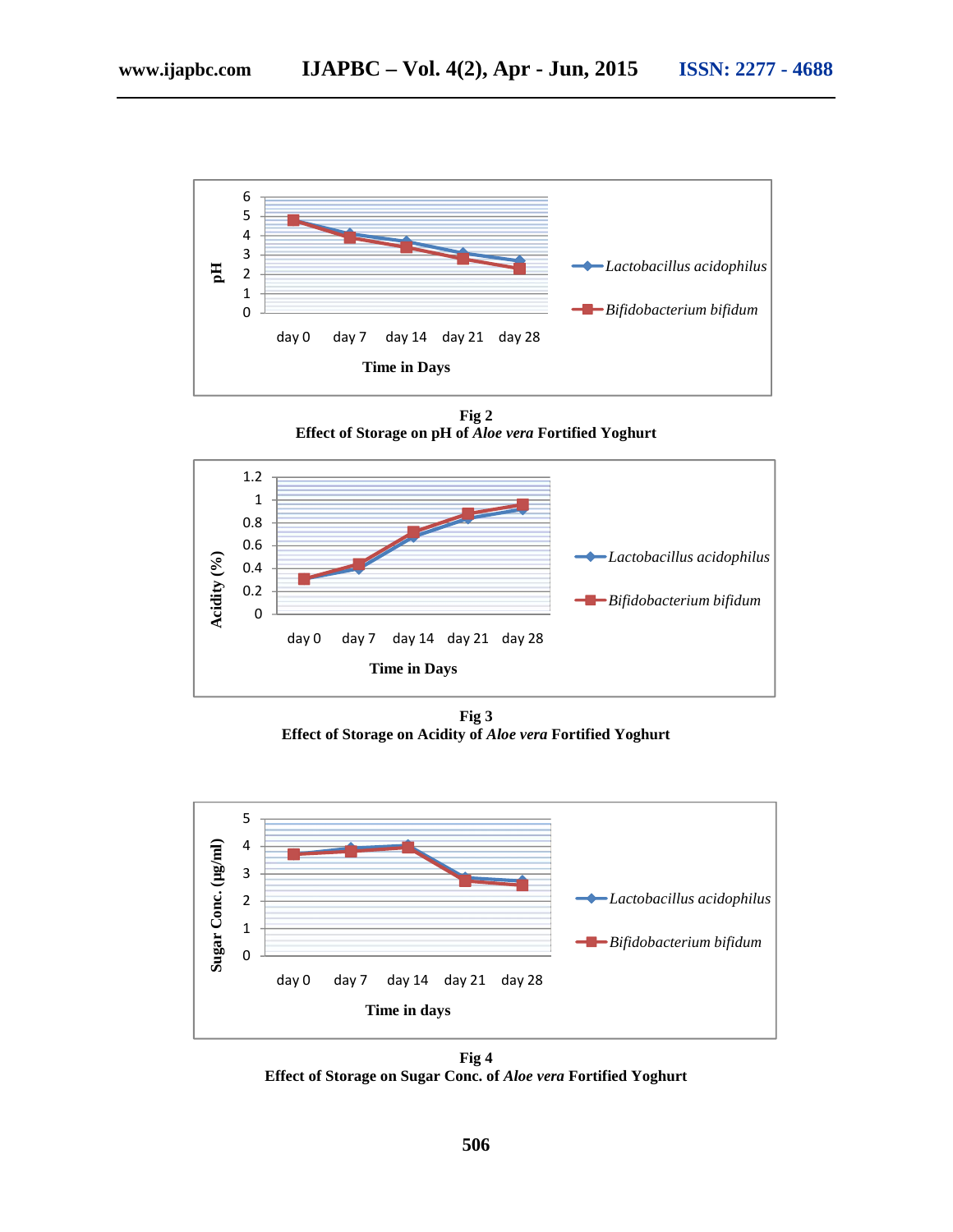

**Fig 5 Effect of Storage on Protein Content of** *Aloe vera* **Fortified Yoghurt**

#### **REFERENCES**

- 1. Mckinley MC. The Nutrition and Health Benefits of Yoghurt. Int. J. Dairy Technol. 2005; 58(1): 1-12.
- 2. Katz F. Active Cultures Add Functions to Yogurt and Other foods. Food Technol. 2001; 55: 46-49.
- 3. Tamime AY, Robinson RK. Yoghurt: Science and Technology, 2000; 2<sup>nd</sup> Ed., 19: 375-376.
- 4. Fioramonti J, Theodorou V, Bureno L. Probiotics: what are they. What are their effects on gut physiology. Best Pract. Res. Clin. Gastroenterl. 2003; 17(5): 711-724.
- 5. Fernandes CF, Shahani KM. Anticarcinogenic and Immunological Properties of Dietary *Lactobacilli.* J. Food Protect. 1990; 53(8): 704–10.
- 6. Roberfroid MB. Concepts and strategy of functional food science; the eurpeaon perspective. Ain. J. Clin. Nutri. 2000; 71(6): 1660s-4s.
- 7. Ouwehand AC, Salminen S, Isohawel E. Probiotics: an overview of beneficial effects. A. Van Leeuw. 2002; 82(1-4): 279-289.
- 8. Salminen S, Ouwehand A, Benno Y, Lee YK. Probiotics: How should they be defined? Trends Food Sci. Technol. 1999; 10(3): 107– 110.
- 9. Mattila-Sandholm T, Myllarinen P, Crittenden R, Mogensen G, Fonden R, Saarela M. Technological challenges for future probiotic foods. Int. Dairy J. 2002; 12(2-3): 173-182.
- 10. Lucknow T, Delahunty C. Consumer acceptance of orange juice containing functional ingredients. Food Res. Int. 2004; 37(8): 805-14.
- 11. Panesar PS, Shinde C. Effect of storage on Synersis, pH, *Lactobacillus acidophilus* Count, *Bifidobacterium bifidum* Count of *Aloe vera* Fortified Probiotic Yoghurt. Current Research in Dairy Sciences. 2011; 4(1): 17- 23.
- 12. Waller GR, Mangiafico S, Ritchey CR. A Chemical Investigation of *Aloe Barbadensis.* Miller, Proc. Okla. Acad. Sci. 1978; 58: 69- 76.
- 13. Ranganna, S. *Handbook of Analysis and Quality Control for Fruit and Vegetable Products*, 1986; Tata Mc Graw Hill, India.
- 14. A.O.A.C. *Official Methods of Analysis of the AOAC*, 1995; 15<sup>th</sup> Ed. (Ed. S. Williams) Association of Official Analytical Chemists, Arlington,
- 15. Guzman-Gonzalez M, Moris F, Amigo L. Influence of skimmed milk concentrate replacement by dry dairy products in a low-fat set type yoghurt model system. Use of caseinates, co-precipitate and blended dairy powders. J. Sci. Food Agric. 79(8)1999; 80: **1117–1122**.
- 16. Nigam A, Ayyagari A. Calorimetric estimation of reducing sugars in the given sample by using dinitrosalicylic acid in *Lab Manual in Biochemistry, Immunology and Biotechnology,* Experiment-13. 2007; Tata McGraw-Hill Publishing Company Ltd., New Delhi 35-36.
- 17. Lowry OH, Rosebrough NJ, Farr AL, Randall RJ. Protein measurement with folin phenol reagent. J. Biol. Chem. 1951; 193(1): 265- 275.